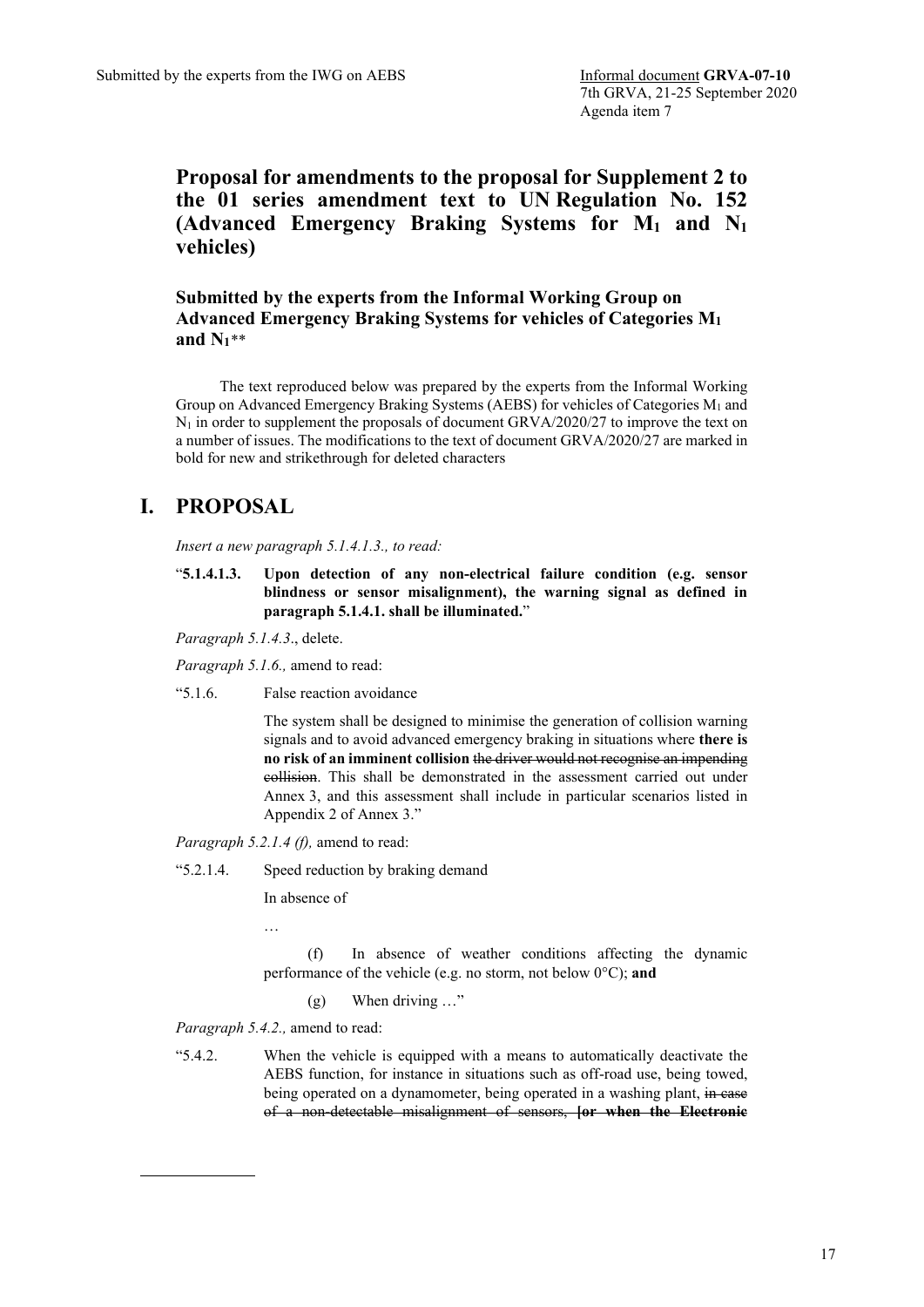**Stability Control is switched off,** the following conditions shall apply as appropriate:"

*Insert a new Paragraph 5.4.2.3.*, to read:

"**5.4.2.3. Where automatic deactivation of the AEBS function is a consequence of the driver manually switching off the ESC function of the vehicle, this deactivation of the AEBS shall require at least two deliberate actions by the driver.**"

*Paragraph 5.5.7.,* amend to read:

"5.5.7. When the driver is provided with an optical warning signal to indicate that the AEBS is temporarily not available, for example due to inclement weather conditions, the signal shall be constant and yellow in colour. The failure warning signal specified in paragraph 5.5.4. above may be used for this purpose."

*Paragraph 6.1.1.1.*, amend to read (including in the footnote):

" $6.1.1.1.$  The road test surface shall have a nominal<sup>3</sup> peak braking coefficient (PBC) of at least 0.9. unless otherwise specified. when measured using either:

…

Footnote 3: The "nominal" value is understood as being the minimum theoretical target value."

*Insert a new paragraph 6.1.6.,* to read:

"**6.1.6. At the request of the manufacturer and with the agreement of the Technical Service tests may be conducted under deviating test conditions (suboptimal conditions, e.g. on a not dry surface; below the specified minimum ambient temperature), whilst the performance requirements are still to be met.**"

*Paragraph 6.4.*, amend to read (including the addition of one column in each table):

"6.4. Warning and Activation Test with a Stationary Vehicle Target

The subject vehicle …

…

… in stationary target scenario

| Maximum mass | Mass in running order | <b>Tolerance</b> |
|--------------|-----------------------|------------------|
|              |                       | $+2/-0$          |
| 40.          |                       | $+0/-2$          |
| ЭU           | bU.                   | $+0/-2$          |

All values in  $km/h$  with a tolerance of  $+0/2$  km/h

… in stationary target scenario

| Maximum mass | Mass in running order | <b>Tolerance</b> |
|--------------|-----------------------|------------------|
|              |                       | $+2/-0$          |
|              |                       | $+0/-2$          |
|              |                       | $+0/-2$          |

All values in km/h with a tolerance of  $+0/2$  km/h

The functional part …".

*Paragraph 6.5.*, amend to read (including the addition of one column in each table):

"6.5. Warning and Activation Test with a Moving Vehicle Target

The subject vehicle …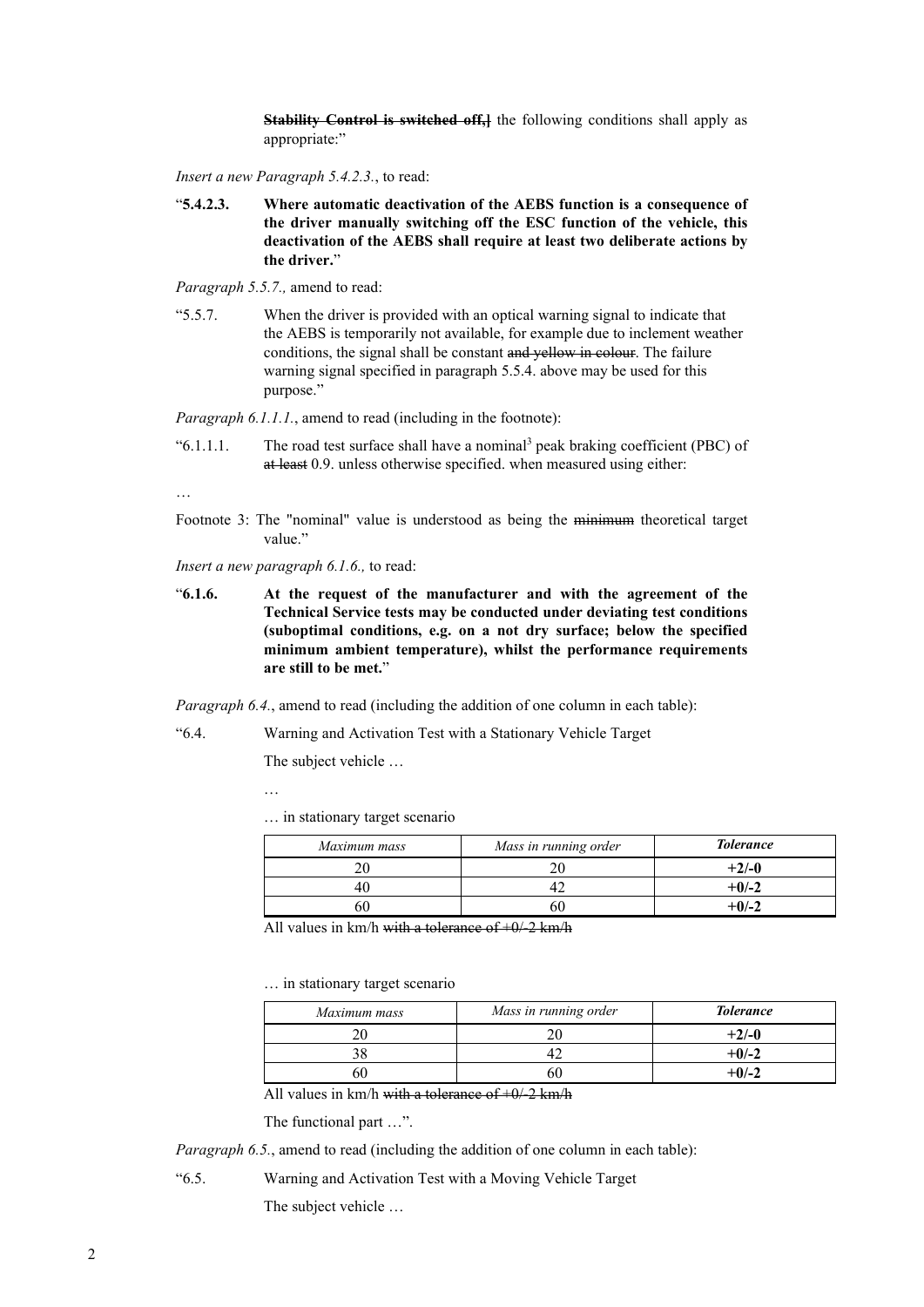Tests shall be conducted with a vehicle travelling at 30 and 60 km/h speeds shown in tables below for respectively  $M_1$  and  $N_1$  categories and target travelling at 20 km/h (with a tolerance of +0/-2 km/h for both the subject and the target vehicles). If this is deemed justified, …

… in moving target scenario

| Maximum mass | Mass in running order | <b>Tolerance</b> |
|--------------|-----------------------|------------------|
|              |                       | $+2/-0$          |
|              | 60                    | $+0/-2$          |

All values in  $km/h$  with a tolerance of  $+0/2$  km/h

… in moving target scenario

| Maximum mass | Mass in running order | <b>Tolerance</b> |
|--------------|-----------------------|------------------|
|              |                       | $+2/-0$          |
|              |                       | +0/-2            |

All values in km/h with a tolerance of  $+0/2$  km/h

The functional part …".

*Paragraph 6.6.1.*, amend to read (including the addition of one column in each table):

"6.6. Warning and Activation Test with a Pedestrian Target

6.6.1. The subject vehicle …

…

The pedestrian target shall travel in a straight line perpendicular to the subject vehicle's direction of travel at a constant speed of 5 km/h  $+0$ /-0,4  $\pm$  0.2 km/h, starting not before the functional part of the test has started. The pedestrian target's positioning shall…

… in pedestrian target scenario

| Maximum mass | Mass in running order | <b>Tolerance</b> |
|--------------|-----------------------|------------------|
|              |                       | $+2/-0$          |
|              |                       | $+0/-2$          |
| hľ           | эt                    | $+0/-2$          |

All values in km/h with a tolerance of  $+0/2$  km/h

… in pedestrian target scenario

| Maximum mass | Mass in running order | <b>Tolerance</b> |
|--------------|-----------------------|------------------|
|              |                       | $+2/-0$          |
|              |                       | $+0/-2$          |
|              |                       | $+0/-2$          |

All values in km/h with a tolerance of  $+0/2$  km/h

From the start…"

*Paragraph 6.7.*, amend to read:

"6.7. Warning and Activation Test with a Bicycle Target

6.7.1. The subject vehicle shall approach the impact point with the bicycle target in a straight line for at least two seconds prior to the functional part of the test with an anticipated subject vehicle to crankshaft of the bicycle impact point centreline offset of not more than 0.1 m. adopted

…

The bicycle target shall travel in a straight line perpendicular to the subject vehicle's direction of travel at a constant speed of 15 km/h  $+0/-1 \pm 0.5$  km/h, starting not before the functional part of the test has started.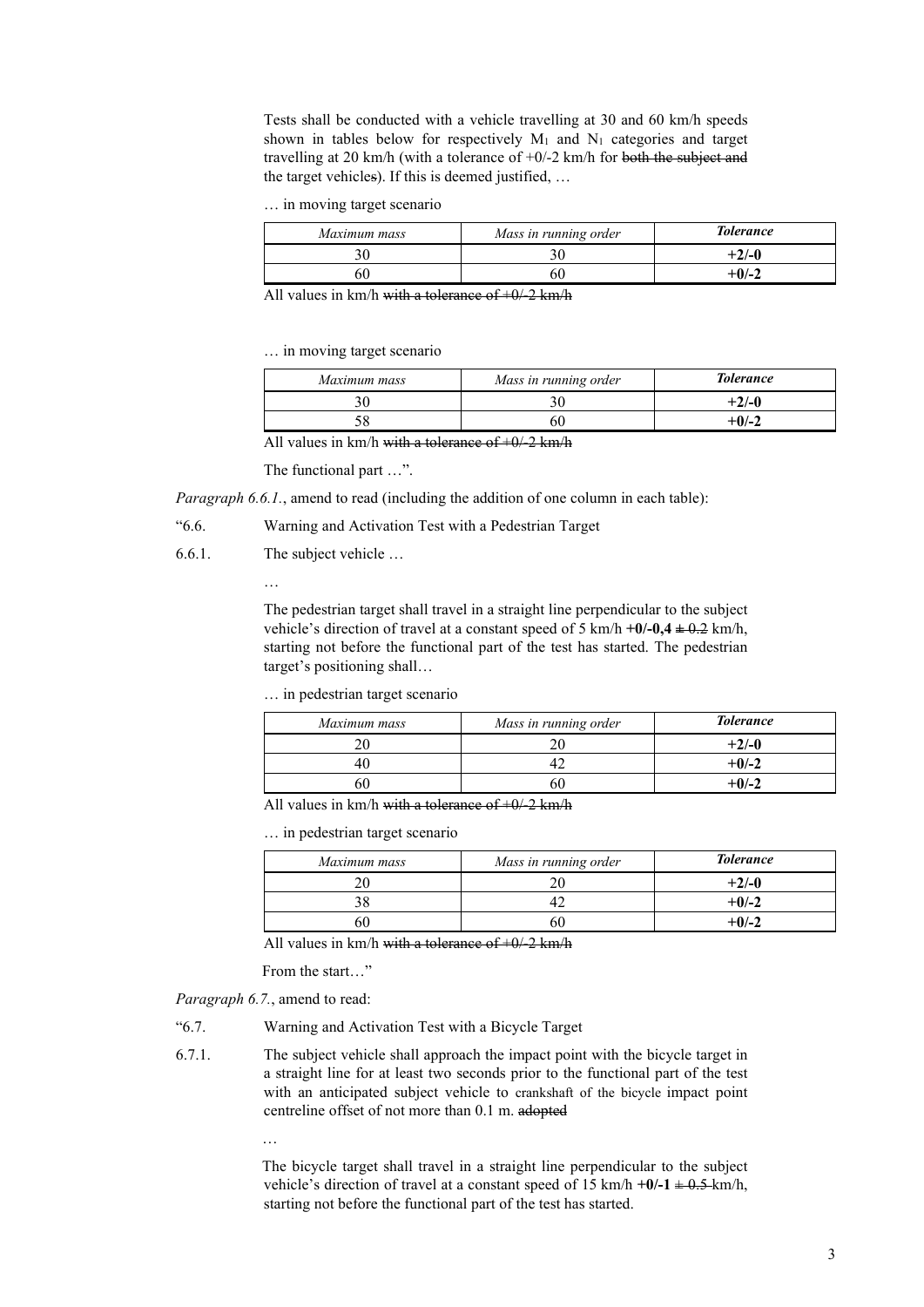…

Tests shall be conducted with a vehicle travelling at tests shall be conducted with a vehicle travelling at speeds shown in tables below for respectively M1 and N1 Categories. The technical …

… in bicycle target scenario

| <b>Maximum mass</b> | Mass in running order | <b>Tolerance</b> |
|---------------------|-----------------------|------------------|
| ንበ                  | 20                    | $+2/-0$          |
|                     |                       | $+0/-2$          |
|                     | 60                    | $+0/-2$          |

| Maximum mass | Mass in running order |
|--------------|-----------------------|
|              |                       |
|              |                       |
|              |                       |

All values in  $km/h$  with a tolerance of  $+0/2$  km/h

…

Subject vehicle test speed for  $N_1$  category in bicycle target scenario

| <b>Maximum mass</b> | Mass in running order | <b>Tolerance</b> |
|---------------------|-----------------------|------------------|
| 20                  |                       | $+2/-0$          |
|                     |                       | $+0/-2$          |
|                     |                       | $+0/-2$          |

| Maximum mass | Mass in running order |
|--------------|-----------------------|
|              |                       |
|              |                       |
| 6ŧ.          |                       |

All values in km/h with a tolerance of  $+0/2$  km/h

…"

#### *Annex 3, Appendix 2*

*Move the definitions as a new introductory paragraph,* to read:

"The manufacturer shall provide …

… of each scenario shall be used as guidance if the Technical Service deems a demonstration of the scenario necessary.

**(a) Definition of overlap ratio between the subject vehicle and the related vehicle**

**Overlap ratio between the subject vehicle and the related vehicle is calculated by the following formula.**

**Roverlap = Loverlap / Wvehicle \* 100** 

**Where:**

**Roverlap : Overlap ratio [%]**

- **Loverlap : Amount of overlap between extended lines of the width of the subject vehicle and the related vehicle [m]**
- **Wvehicle : Width of the subject vehicle [m] (sensors, devices for indirect vision, door handles and connections for tyre‑pressure gauges are not included when measuring the width of the vehicle)**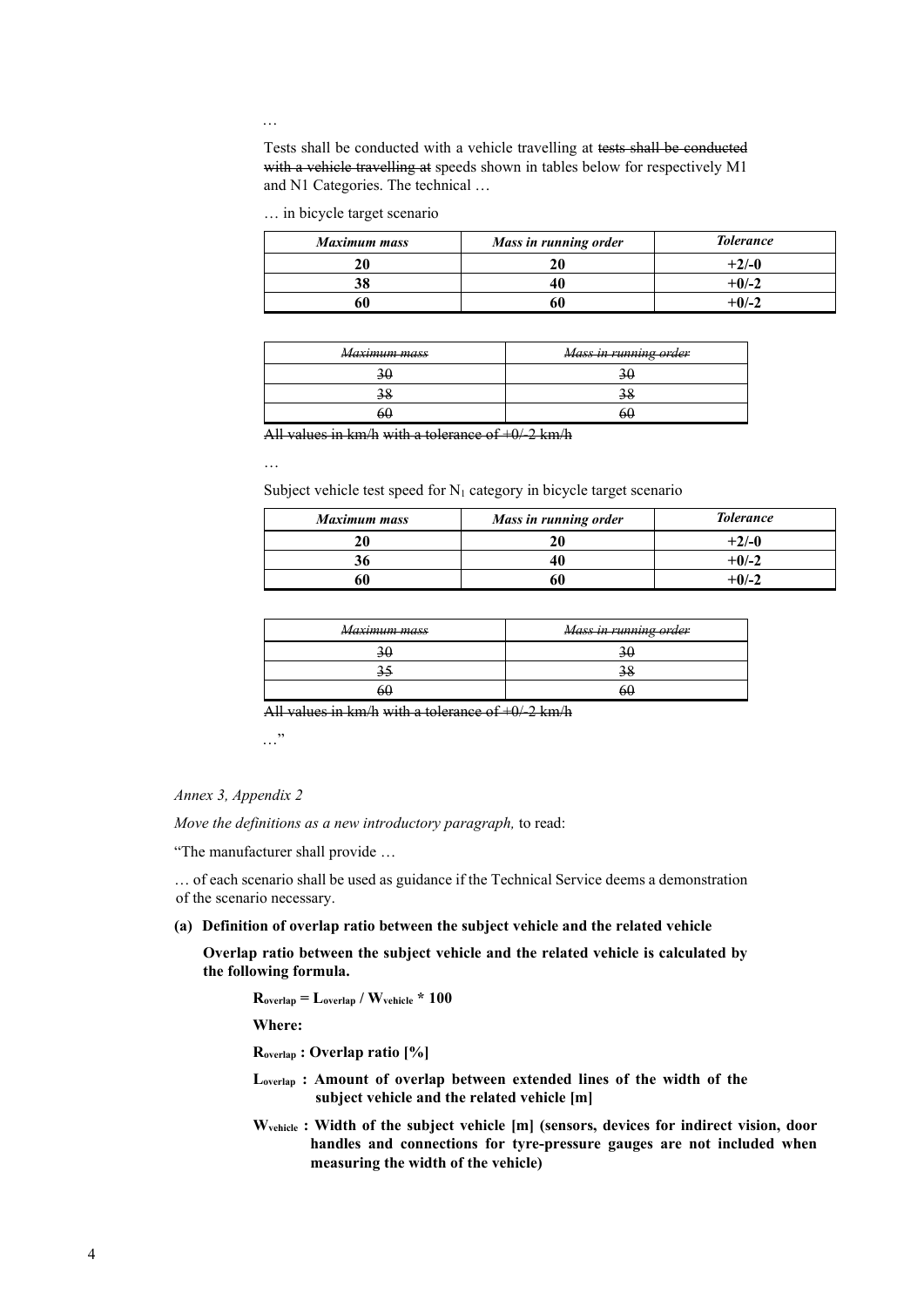**(b) Definition of offset ratio between the subject vehicle and the stationary object**

**Offset ratio between the subject vehicle and the stationary object is calculated by the following formula.**

**Roffset = Loffset / (0.5\*Wvehicle) \* 100** 

**Roffset : Offset ratio [%]**

- **Loffset : Amount of offset between the centre of the subject vehicle and the centre of the stationary object, and the direction of offset to the driver's seat side is defined as plus (+) [m]**
- **Wvehicle : Width of the subject vehicle [m] (sensors, rear-view mirrors devices for indirect vision, door handles and connections for tyre‑pressure gauges are not included when measuring the width of the vehicle)**

…"

*Paragraph 1.2*., amend to read:

"Scenario 1: Left turn or Right turn at the intersection

…

1.2. An example of the detail scenario:

The subject vehicle …

The TTC to the oncoming vehicle is not more than 1.7 seconds at when the wrap **overlap** ratio between the subject vehicle and the oncoming vehicle becomes 0%.

# **Figure 1: LEFT TURN OR RIGHT TURN AT THE INTERSECTION (A) DRIVING ON RIGHT SIDE OF THE ROAD**

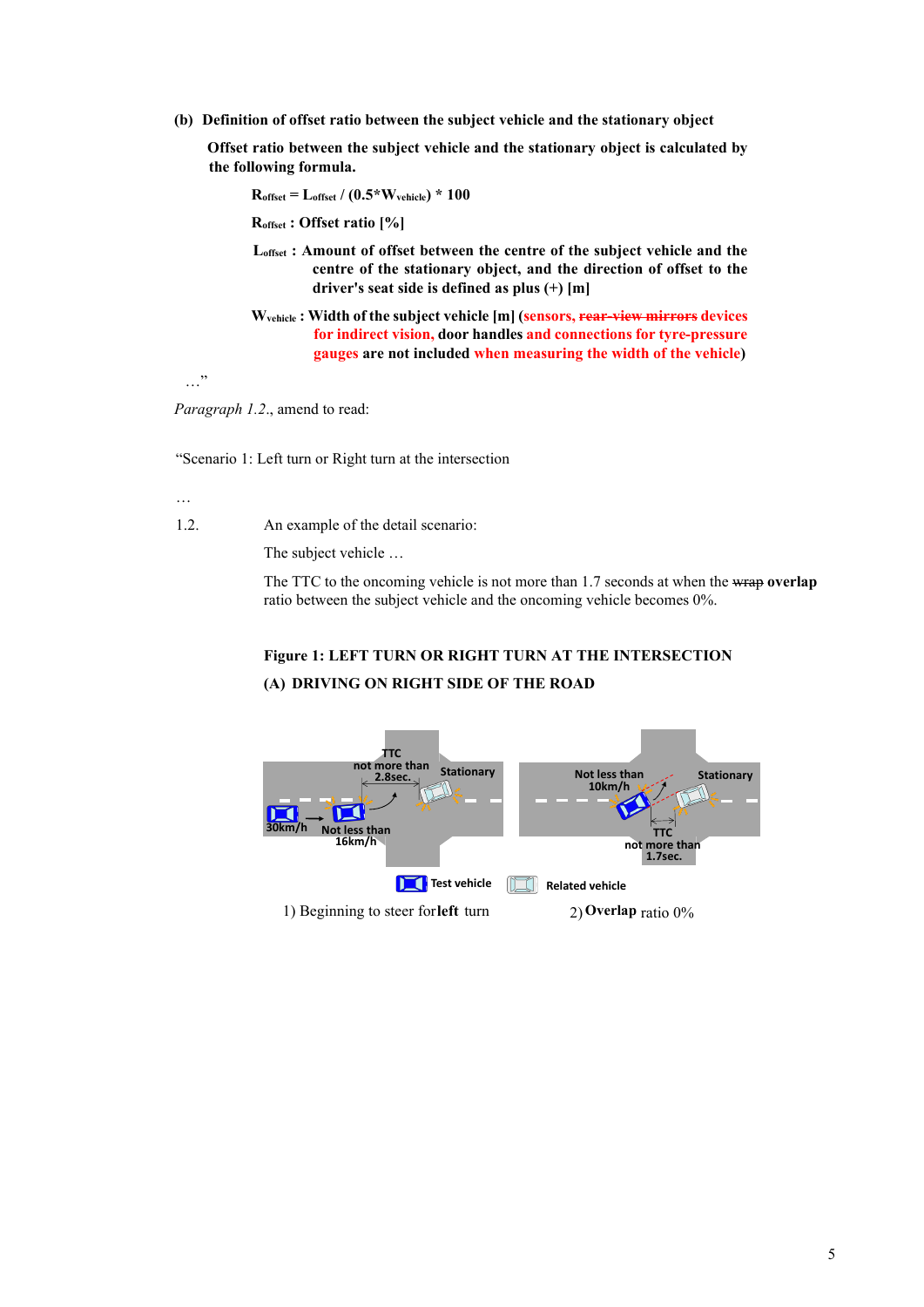#### **(B) DRIVING ON LEFT SIDE OF THE ROAD**



*Paragraph 2.2*., amend to read:

"Scenario 2: Right turn or Left turn of a forward vehicle

…

**2.2.** An example of the detail scenario:

Both the forward vehicle and …

The TTC to the forward vehicle is not more than 2.5 seconds at when the wrap **overlap** ratio between the subject vehicle and the forward vehicle becomes 0%."

Figure 2: right turn or left turn of a forward vehicle

(A) Driving on right side of the road

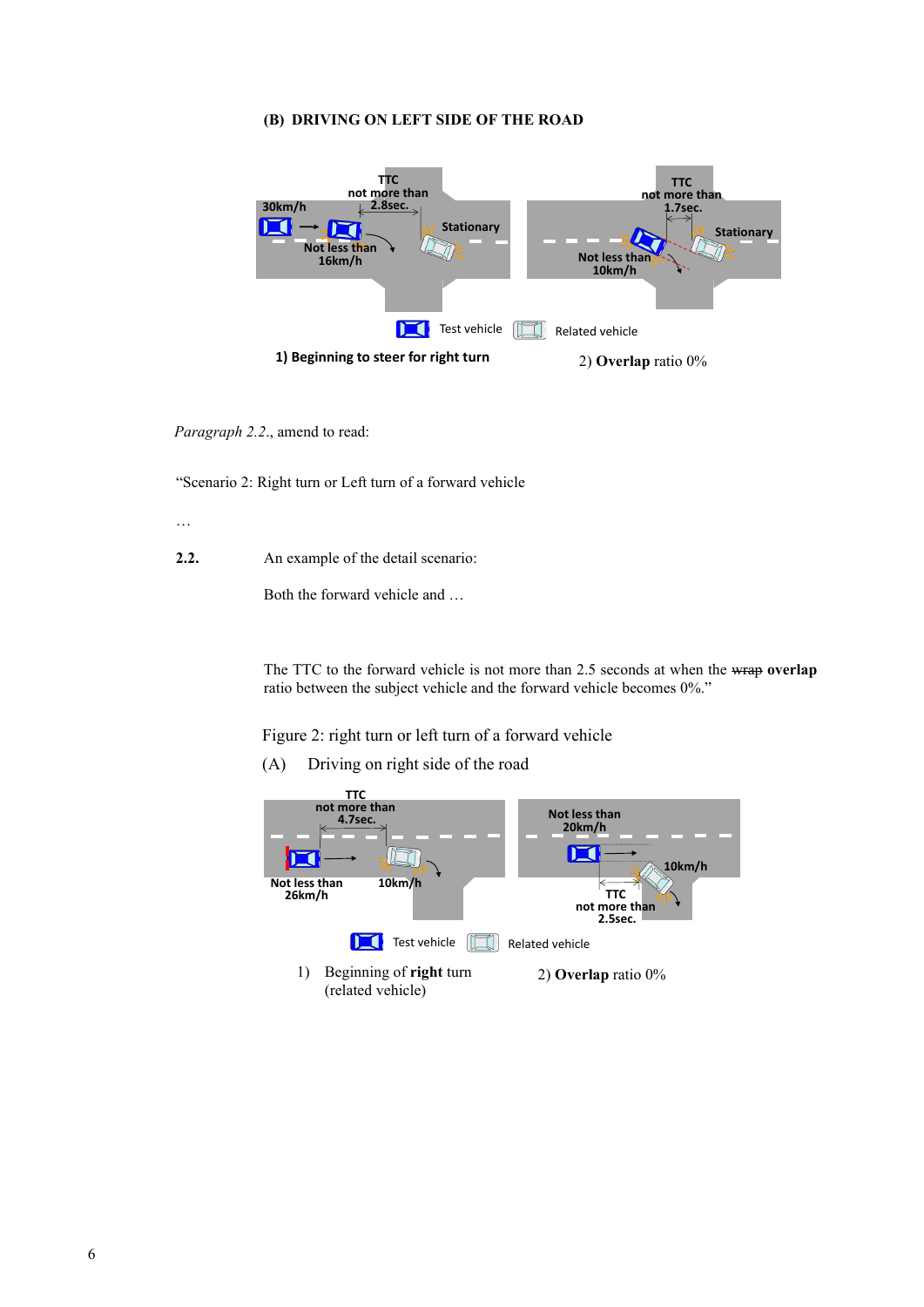#### (B) Driving on left side of the road



*Paragraph 3.2*., amend to read:

"Scenario 3: Curved road with guard pipes and a stationary object

…

3.2. An example of the detail scenario:

The subject vehicle drives …

The TTC to the stationary object is not more than 1.1 second at when the wrap **overlap** ratio between the subject vehicle and the stationary vehicle becomes 0%, or at when the offset ratio between the subject vehicle and the centre of the stationary pedestrian target or the stationary bicycle target becomes -100%.

Note: offset ratio between the subject vehicle and the stationary object is calculated by the following formula.

 $R = L_{\text{offset}} / (0.5*W_{\text{vehicle}}) * 100$ 

R<sub>offset</sub>: Offset ratio [%]

L<sub>offset</sub>: Amount of offset between the centre of the subject vehicle and the centre of the stationary object, and the direction of offset to the driver's seat side is defined as plus  $(+)$  [m]

W<sub>vehicle</sub>: Width of the subject vehicle [m]

# **II. JUSTIFICATIONS**

#### **A. Response to failures**

Proposal to move the current paragraph 5.1.4.3. up as a 3<sup>rd</sup> subparagraph of 5.1.4.1. The latter states that any failure that leads the system to no longer meet the requirements, shall be indicated to the driver. The following sub-paragraphs address the individual failure response to an electrical failure (5.1.4.1.1.) to a delayed initialization (5.1.4.1.2.) and the third sub-paragraph should be non-electrical failure conditions (which is currently a separate paragraph).

#### **B. Paragraph 5.1.6. – False reaction avoidance**

This amendment aims to clarify that warning or emergency brakings shall not be given in situations where the driver would not assess the situation to be critical. With the original wording "where the driver would not recognise an impending collision" it could be misunderstood that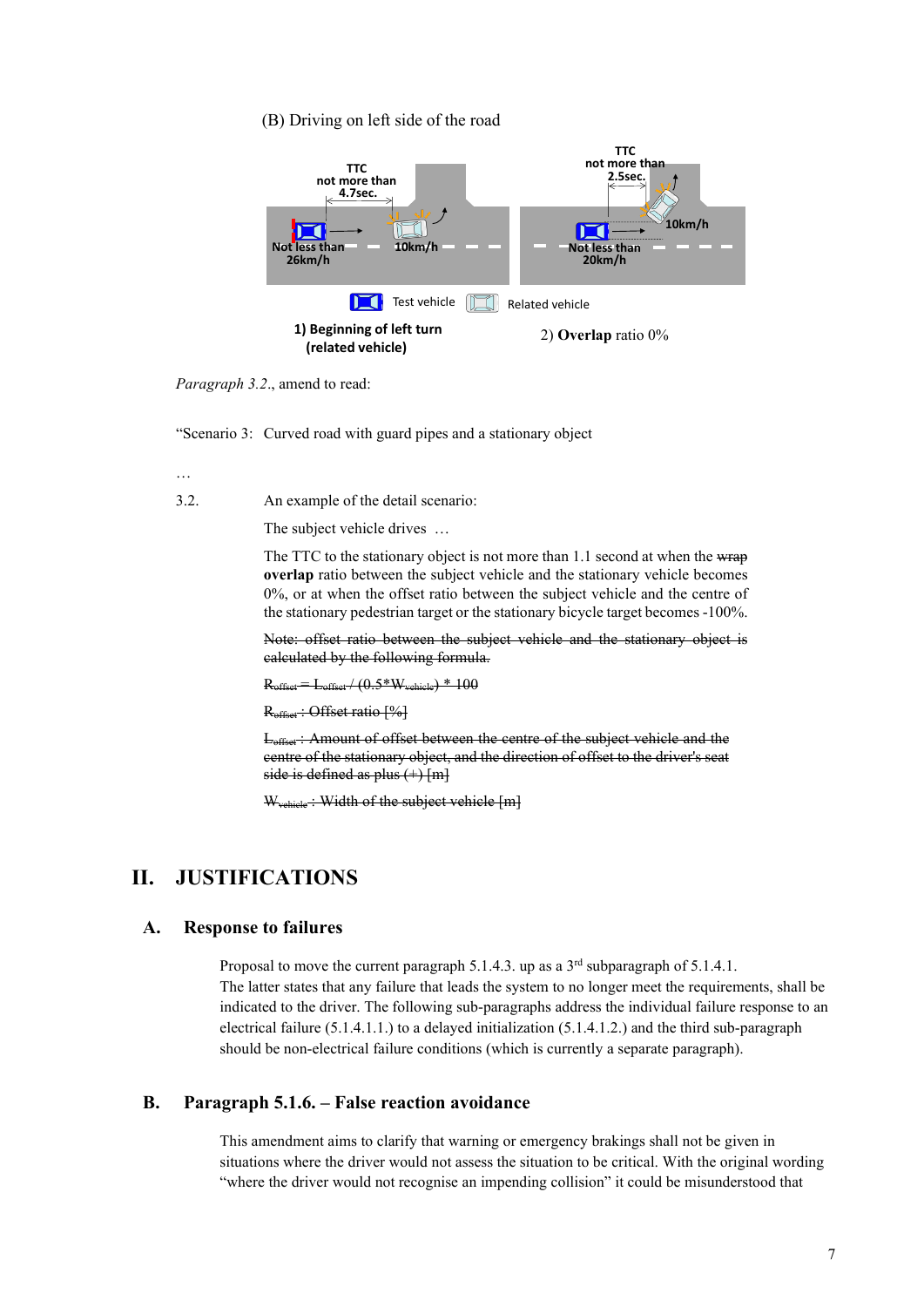interventions were only justified where the criticality of a situation was obvious to the driver, which is not always the case.

### **C. Sensor misalignement (paragraph 5.4.2.)**

This provision is already covered by the new paragraph 5.1.4.1.3.: need to avoid confusion with the warning.

#### **D. Automatic deactivation (paragraph 5.4.2.3.)**

- ESC is well accepted by drivers.
- There is no known evidence that drivers switch off ESC just in order to be able to deactivate AEBS.
- Depending on the vehicle and its operating use cases, switching off AEBS when ESC is deactivated can be the safest strategy, because the AEBS cannot detect each any every circumstance that indicates unsuitable conditions, it needs that input by the driver.
- This proposal keeps the logics of AEBS deactivation strategy

## **E. Delete the mandatory yellow colour for signaling AEBS temporary deactivation (paragraph 5.5.7.)**

Proposal to avoid a confusion by the driver of the conditions of paragraph 5.4.3. (AEBS deactivation) and of paragraph 5.5.7. (function not available).

## **F. Test track PBC (Peak Braking Coefficient)**

Paragraph 6.1.1.1.: "at least" in the sentence and "minimum" in the footnote3 should be erased.

Since it is the provisions regarding road to be used in other tests ( R140 / R78), PBC value should be in the same sentence as the R140 / R78 in accordance with GTR3 / GTR8.

As a practical issue according to ASTM, there are several test surfaces that do not exceed a PBC value of 0.9 per year check. Taking into account this, the simple wording "nominal" is suitable according to ASTM method.

### **G. Permitting deviating test conditions (paragraph 6.1.6.)**

This amendment aims to carry over the amendment to UN-R79 ACSF B1 already adopted by GRVA-04, which reads "At the manufacturer's discretion and with the agreement of the Technical Service, a lane with a width of less than 3.5 m may be used, if the correct function of the system on roads with wider lanes can be demonstrated.", to the AEBS Regulation as well.

In order to ensure type approval testing also during the winter months it should be possible to test vehicles also on wet surfaces or at lower temperatures. Since both influences tend to result in lower adhesion, this results in a more challenging situation to the system than the standard test conditions defined by the Regulation, and additional demonstration of system behavior within the specified range is not necessary because it would already be covered by the performed tests.

## **H. Tolerances in the test section**

At low test speeds, the current tolerance would force testing at e.g. 18 km/h, i.e. at speeds beyond the operating design domain of the system or of the frame of testing coditions. The tolerance must hence be shifted into the domain of operation and/or the defined test conditions.